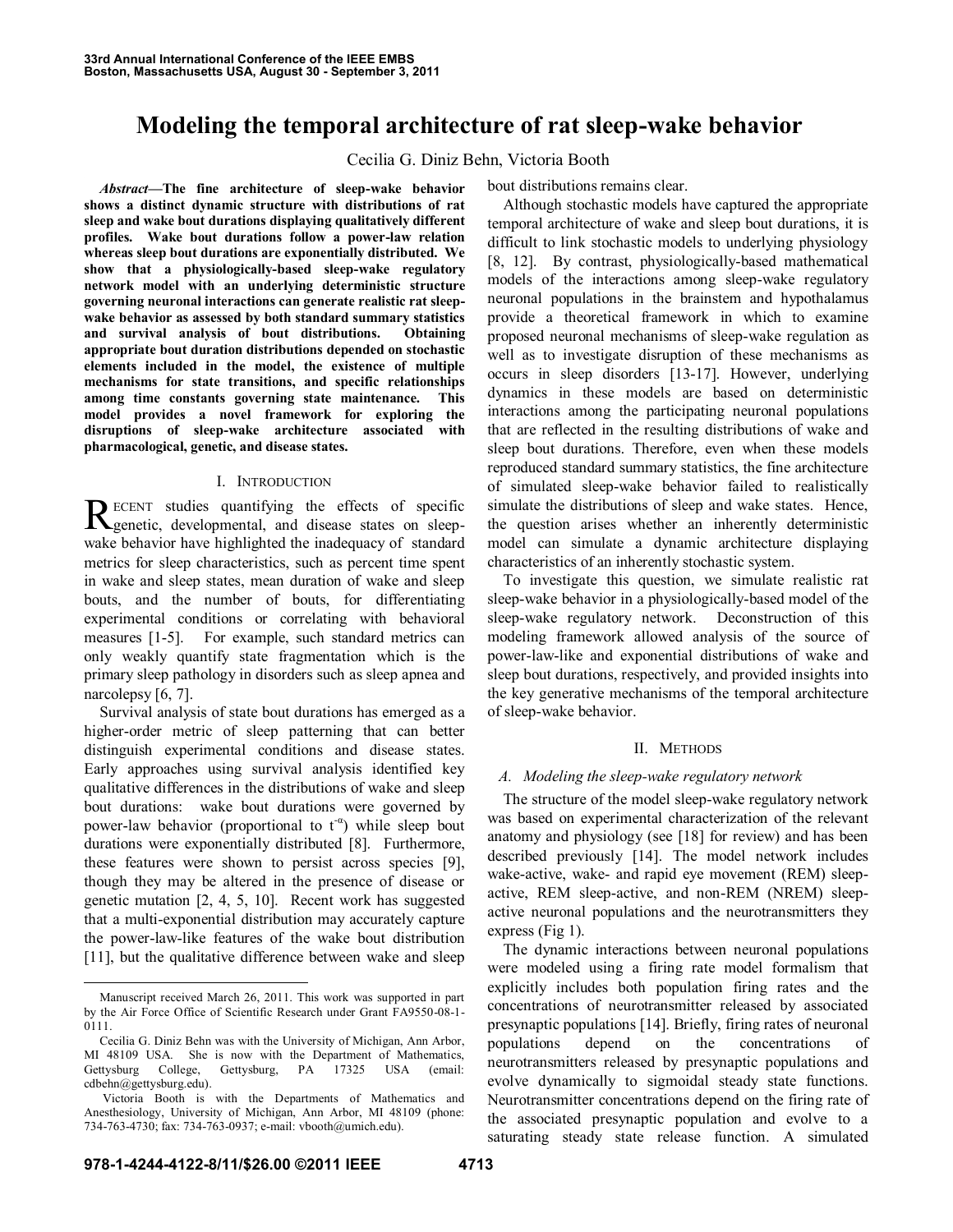homeostatic sleep drive *h(t)*, based on the characteristics of the neuromodulator adenosine, increases during wake and decreases during sleep, modulating the activity of the NREM-promoting population VLPO to induce transitions between wake and NREM sleep states.



Figure 1: Schematic of model sleep-wake regulatory network showing connectivity among wake- (light gray, locus coeruleus (LC), dorsal raphe (DR)); NREM sleep- (black, ventrolateral preoptic area (VLPO)); and REM sleep-, and wake- and REM sleep- (gray, subpopulations of the laterodorsal tegmental nucleus and the pedunculopontine tegmental nucleus (LDT/PPT)) promoting neuronal populations and their associated neurotransmitters (noradrenaline (NE), serotonin (5-HT), GABA and acetylcholine (ACh), respectively). Large filled arrows indicate neurotransmitter expression by neuronal populations, lines ending in small arrows (circles) indicate excitatory (inhibitory) postsynaptic effects of neurotransmitters, and open striped arrows indicate external excitatory input. The homeostatic sleep drive (triangle) acts on the NREM-promoting VLPO.

#### *B. Stochastic elements in the deterministic model*

We identified three key physiological sources of variability to include in our sleep-wake network model: (1) variability in neurotransmitter release, modeled by scaling steady state neurotransmitter release functions by noise factors; (2) variability in the level of the homeostatic sleep drive, modeled by replacing the maximum and minimum thresholds of  $h(t)$  with normally distributed random numbers (mean  $h_{max} = 0.6$ , mean  $h_{min} = -0.4$ , SD = 1) that changed values at time points determined by a Poisson process (average rate  $= 0.01$  Hz); and (3) random excitatory inputs from presynaptic populations that are external to the network, modeled by adding excitatory pulses of random amplitude arriving according to a Poisson process to the argument of a population's steady state firing rate function. Variability in neurotransmitter release and in the homeostatic sleep drive are motivated by the stochastic nature of synaptic transmission, while random excitatory inputs simulate activity on excitatory afferents from other brain regions targeting network populations.

As described previously, parameter values were based on or consistent with experimental data when possible, or set to physiologically reasonable values that optimized statedependent behavior [14]. All equations and parameter values are as given in [14] with the exception of the noisy formulation of the *h*-equation; the inclusion of random excitatory inputs to the REM and Wake/REM-promoting populations with average rate 0.001 Hz, mean amplitude of 10 and SD of 1; an increased rate of 0.004 Hz, mean

amplitude of 10 and SD of 2 for the random excitatory inputs to the LC and DR populations; and the values of the following parameters:  $g_{G, LC} = g_{G, DR} = 2.7$ ,  $g_{N,R} = g_{S,R} = 3.8$ ,  $g_{A,R} = 3$ ,  $g_{G,R} = 1.65$ ,  $g_{A,WR} = 0.6$ ,  $g_{G,WR} = 1.5$ ,  $\tau_R = 10$ s,  $\tau_{A(R)}$  $= \tau_{A(WR)} = 50s, \beta_{LC} = \beta_{DR} = 1, \beta_R = -0.72, \alpha_R = 0.28, \beta_{WR} = -0.72$ 0.15,  $k_1 = 0.6$ ,  $k_2 = 4$ ,  $\tau_{hw} = 170$ s, and  $\tau_{hs} = 250$ s. Model equations were numerically solved using a modified Euler method with time step 0.005s implemented in XPPAUT (http://www.math.pitt.edu/~bard/xpp/xpp.html).

#### *C. Statistical analyses of results*

States of wake, NREM sleep, and REM sleep were scored based on the activity levels of wake-, NREM-, and REMpromoting populations. Data were scored in 10 s epochs according to the dominant state in each epoch. We compared the simulated rat sleep-wake behavior from 10 simulation runs to that reported for nocturnal rats in the light period [19] using a two-sample t-test with 5% significance.

To analyze the fine architecture of the simulated sleepwake behavior, we computed Kaplan-Meier survival distributions for wake and sleep bout durations (NREM and REM sleep were both scored as "sleep" for this analysis). Statistical distributions of the bouts were determined by plotting data in log-log and semi-log coordinates and fitting by linear regression [5, 20]. We used  $r^2$  values >0.95 to evaluate goodness-of-fit to power-law and exponential distributions. These analyses were performed with MATLAB (The Mathworks Inc., Natick, MA, USA).

#### III. RESULTS

The model generated realistic rat sleep-wake patterning with standard summary statistics showing no significant difference from those reported for experimental rat sleep recordings in the light period (two-sample t-test,  $p<0.05$ , Table I). More importantly, distribution profiles of simulated wake and sleep (NREM and REM sleep states combined) bout durations displayed appropriate qualitative features (Fig 2): wake bout durations between 10 and 480 s followed a power-law distribution (fit with  $861t^{(-0.837)}$ ,  $r^2$ =0.9724, Fig 2A inset), while sleep bout durations followed an exponential distribution (fit with 135.8exp(- 0.0101t),  $r^2$ =0.9882, Fig 2B inset). Fits of either distribution with alternate functions, such as an exponential function for the wake durations or a power-law function for sleep durations, yielded lower  $r^2$  values ( $r^2$ =0.9213 and  $r^2$ =0.6216, respectively). The threshold of 480s for power-law behavior of wake bouts is consistent with the range of durations previously reported to show a power-law relation in experimentally recorded rat sleep during the light period [9].

In experimental recordings of rat sleep during the light period, the longest few percent of wake bouts did not follow a power-law relation but instead formed a hump-like tail representing sustained bouts with durations up to 100 min, most likely promoted by environmental stimuli [9]. In our simulations, the longest 4% of wake bouts also deviated from power-law behavior, but maximum durations were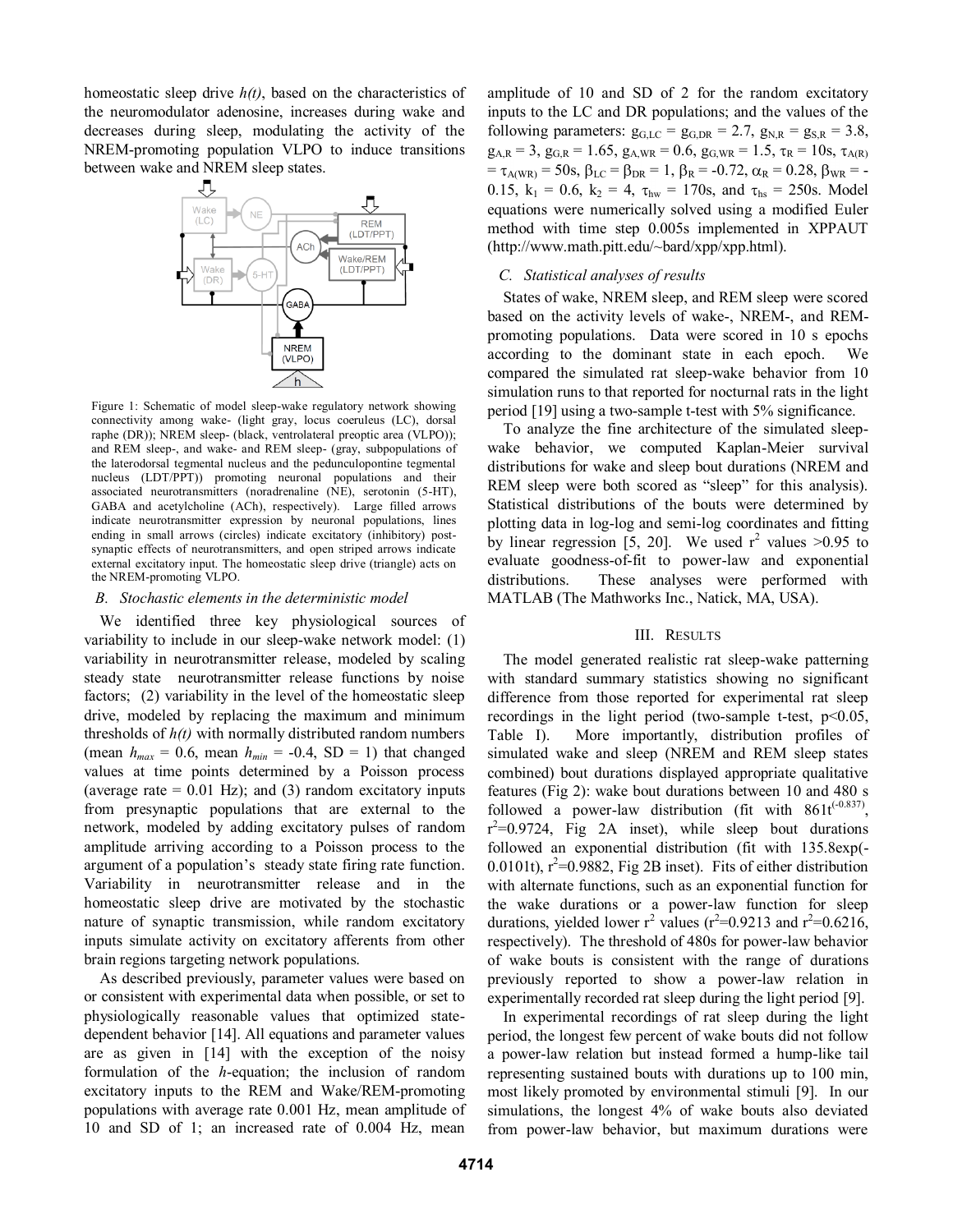approximately 15 min reflecting the absence in the model of external inputs that would promote very long wake bouts.

Obtaining appropriate distribution profiles of wake and sleep bout durations depended on the stochastic elements included in the model. Generally, when all stochastic elements  $((1)-(3)$  in Sec IIB) are removed from the model, states cycle through wake, NREM, REM, and return to wake, and bout durations are fixed for each state [14].



Fig 2: Survivor plots of wake bout (A, log-log) and sleep bout (B, semilog) duration distributions from 10 model simulation runs (open circles). Insets show optimal fits of wake bout distribution to a power-law function (A) and sleep bout distribution to an exponential function (B). Bout distribution profiles depend on stochastic components included in the model: neurotransmitter variability only (dashed curves), neurotransmitter and sleep homeostat *h* variability (dashed-dotted curves), neurotransmitter variability and random excitatory inputs to LC and DR (dotted curves).

To assess the contributions of each stochastic element, we considered the distribution of wake and sleep bout durations in the presence of the following: variability neurotransmitter levels only; variability in neurotransmitter levels and sleep homeostat thresholds; variability in neurotransmitter levels and the presence of random excitatory inputs to the wake-promoting populations.

Based on the structure of our model network, sustained wake bouts occur at the homeostatically-controlled transitions between NREM sleep and wake, and shorter wake bouts occur at the termination of REM bouts as a result of the reciprocal interactions between the wake-promoting LC and DR populations and the REM-promoting population. For the model parameter values considered here, the addition of neurotransmitter variability causes regular REM cycling to occur during the NREM sleep state with brief wake bouts terminating each REM bout. As a result, the distribution of wake bout durations is bimodal with symmetric peaks centered at approximately 30 s and 180 s (Fig 2A, dashed curve). Adding variability in the homeostatic sleep drive *h* introduces much more variance in the durations of sustained wake bouts (dash-dotted curve) thus preventing the survival curve from falling precipitously around 200 s. Including random excitatory inputs to the wake-promoting populations introduces many short wake bouts that contribute to an initial power-law profile for the shortest bout durations (dotted curve). Transforming the bimodal distribution that results when both homeostatic variability and random

excitatory inputs to the wake-promoting populations are removed (dashed curve) to a power-law-like profile (circles) required that, compared to the brief "post-REM" wake bouts, the randomly initiated wake bouts have shorter average duration and the homeostatically initiated wake bouts have longer average durations. Therefore, both the existence of three separate mechanisms with distinct time constants governing wake bout maintenance and the appropriate relationship among the time constants produce power-law-like behavior of wake bout durations.

For sleep bouts, the longest duration bouts (> 200s) followed approximately exponential distributions for every combination of stochastic elements included in the model (Fig 2B, dashed, dash-dotted and dotted curves), reflecting the variable termination of these longer bouts by homeostatically-controlled transitions to sustained wake or brief wake bouts following REM bouts. Obtaining an initial exponential profile for shorter sleep bouts depended on the presence of random excitatory inputs to the wake-promoting populations that introduced higher fragmentation of the NREM state (dotted curve).

| <b>TABLEI</b>                                      |
|----------------------------------------------------|
| COMPARISON OF SUMMARY STATISTICS FOR SIMULATED AND |
| EXPERIMENTALLY RECORDED RAT SLEEP PATTERNING       |

|                    |             | Mean (SEM)<br>percent time in<br>state | Mean (SEM)<br>bout duration<br>(min) | Mean (SEM)<br>number of<br>bouts |
|--------------------|-------------|----------------------------------------|--------------------------------------|----------------------------------|
| $\mathbf{Model}^1$ | Wake        | 31.0(1.6)                              | 1.5(0.1)                             | 51.6(2.0)                        |
|                    | <b>NREM</b> | 53.7(1.5)                              | 2.6(0.1)                             | 50.1(2.0)                        |
|                    | <b>REM</b>  | 14.6(0.5)                              | 1.4(0.03)                            | 24.3(0.8)                        |
| $\mathbf{Data}^2$  | Wake        | 31.0(1.5)                              | 1.6(0.2)                             | 47.4(2.0)                        |
|                    | <b>NREM</b> | 55.0(2.0)                              | 2.8(0.1)                             | 47.2(2.0)                        |
|                    | <b>REM</b>  | 16.0(1.0)                              | 1.5(0.05)                            | 25.9(1.5)                        |

<sup>1</sup>Computed from 10 simulation runs; <sup>2</sup>Sleep recordings from nocturnal rats in the light period under 12:12 light/dark conditions [19].

#### IV. DISCUSSION

## *A. Summary and limitations*

We have shown that a physiologically-based sleep-wake regulatory network model with an underlying deterministic structure for neuronal interactions and with appropriate stochastic elements can generate realistic rat sleep-wake behavior as assessed by both standard summary statistics and survival analysis of bout distributions. We matched simulated sleep-wake behavior with standard statistics reported for rat light period behavior, and since wake and sleep bout duration distributions were not reported for this data set, we constrained the model to reproduce qualitative features of reported distribution profiles. While these results may not represent an optimal fit of the model to the fine temporal architecture of rat sleep behavior, they do indicate how a deterministic model can more accurately replicate sleep-wake temporal dynamics. Future work will focus on constraining our physiological model with experimental recordings of rat sleep-wake behavior, for which distributions of REM sleep bout durations may also be investigated.

For our model network, the included stochastic elements